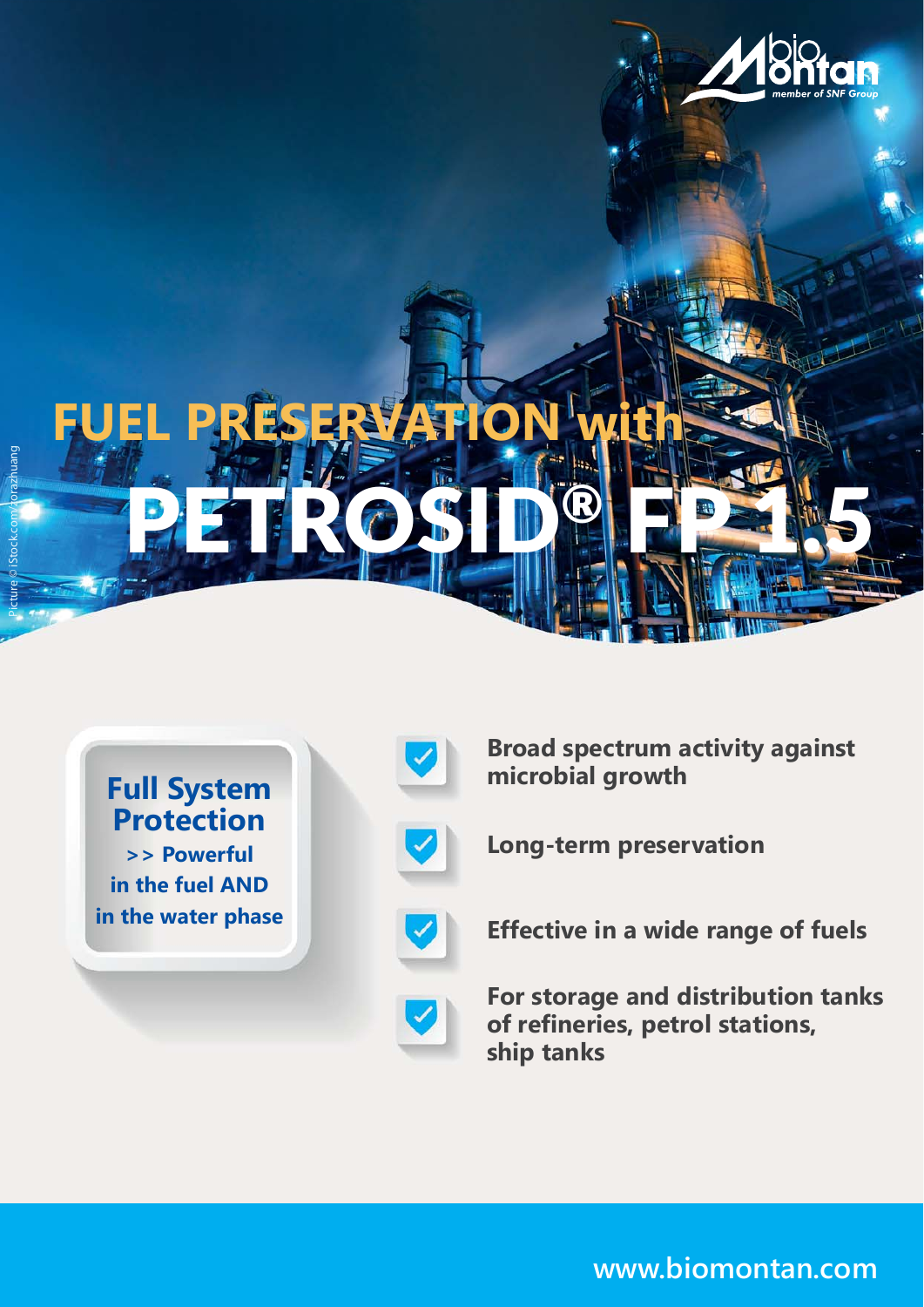#### INITIAL SITUATION: FUEL TANK WITH WATER BOTTOM



STAGE 1: Virgin fuel



STAGE 2: Accumulation of water at the bottom



STAGE 3: Microbiologial contamination



STAGE 4: Explosion of population and related by-products



**STAGE 5: Massive microbial populations**



## **THE PROBLEM**

**Condensation water** collected at the bottom of the fuel tank leads to **microbial contamination** quickly.

Unwanted **aerobic and anaerobic bacteria, yeast and moulds** develop massively, depending on the prevailing physical and chemical environmental parameters.

**Severe consequences** are the result. **Biofilm growth** and **microbially induced corrosion** (pitting), **sludge** formation, filter and pipes **plugging**, fuel **haziness**, foul odour by formation of **highly toxic H2S**, and finally **rapid deterioration of fuel quality.**

# **THE SOLUTION: PETROSID® FP 1.5**

**AGAINST MICROBIAL FOULING IN FUELS**

## **APPLICATIONS**

- **>** Crude oil
- **>** Diesel fuel (marine and automotive)
- **>** Heating oil
- **>** Biodiesel

# **ADVANTAGES OF PETROSID® FP 1.5**

- **> Broad spectrum acitivity** against microbial growth
- **> Complete system protection** and **long-term preservation**
- **> Active in the fuel AND in the water phase**
- **> Compatible** with fuel and fuel systems, components and machines
- **> Economical** use

## **ACTIVE INGREDIENTS (A.I.) OF PETROSID® FP 1.5**





**2-Methyl-4-Isothiazolin-3-one 5-Chloro-2-methyl-4-Isothiazolin-3-one**

**Biomontan Produktions und Handels GmbH** Chemische Produkte für Papier und Umwelttechnik A-4470 Enns, Regensburger Straße 5 <del>2 +</del>43 (0) 7223 86 131-0 → -20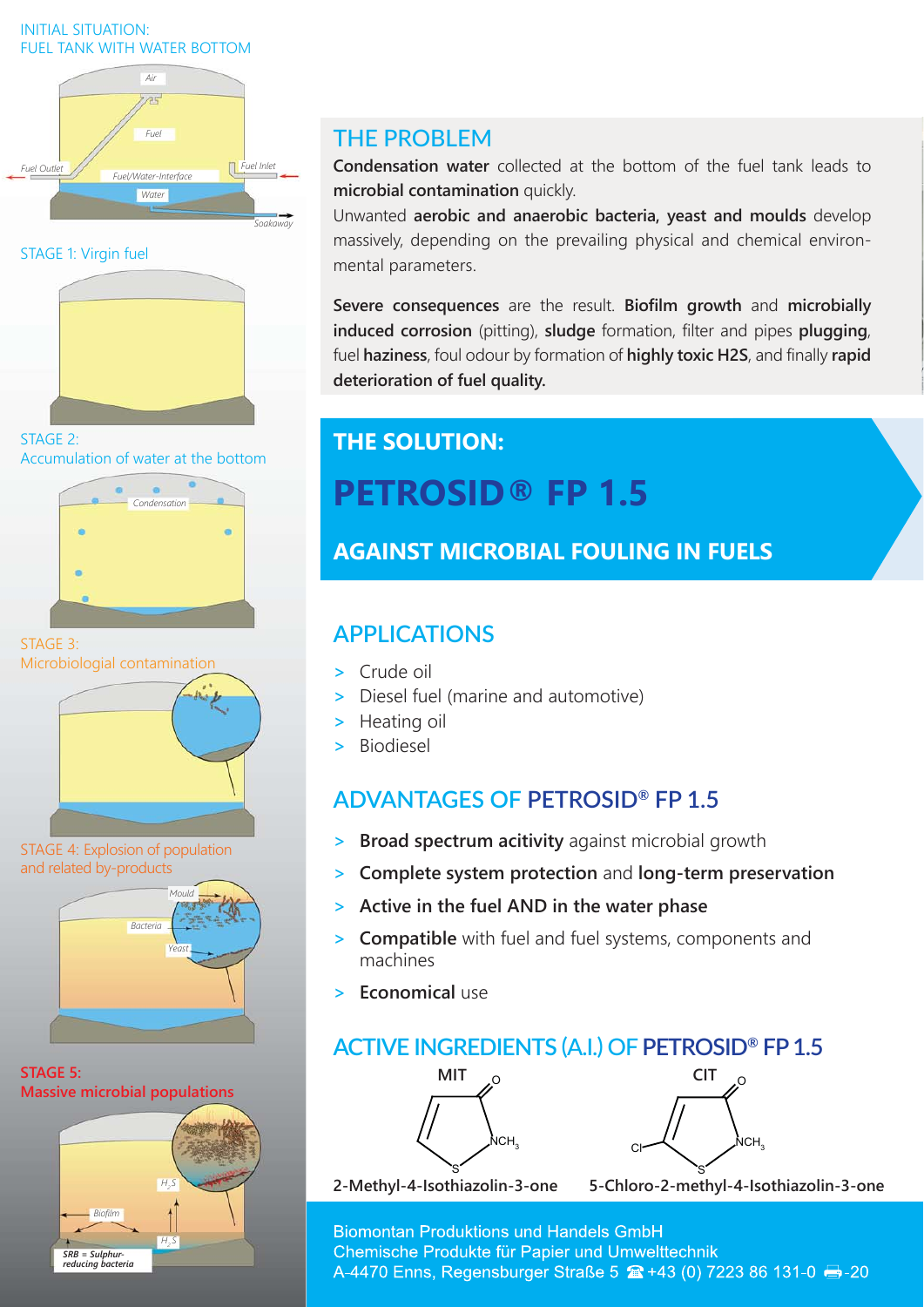

#### BIOMONTAN OFFERS

- Sampling and analyses (Identification of type and level of the contamination)
- Suggestion of treatment programme
- Monitoring of use of **PETROSID® FP 1.5** and regular analyses of fuel samples

#### TANK TYPES

 $-1$ 

- **> Storage** and **distribution tanks**  of **refineries** and **petrol stations**
- **> Other storage tanks**
- **> Ship tanks**

#### DOSAGE TYPES

- **> Shock dose** for heavy contamination
- **>** Treatment of **normally contaminated systems**
- **> Continuous dose / preventive dose**

# **DOSAGE** RECOMMENDATIONS **PETROSID® FP 1.5**

#### **Curative for a fouled system** (ml per 1.000 Liter)

**Preventive treatment** (ml per 1.000 Liter)

300 50 - 100

### **LONG҃TERM EFFICIENCY**



Note: The test was reinoculated with bacteria at 28 days to measure long term protection capability

# **www.biomontan.com**